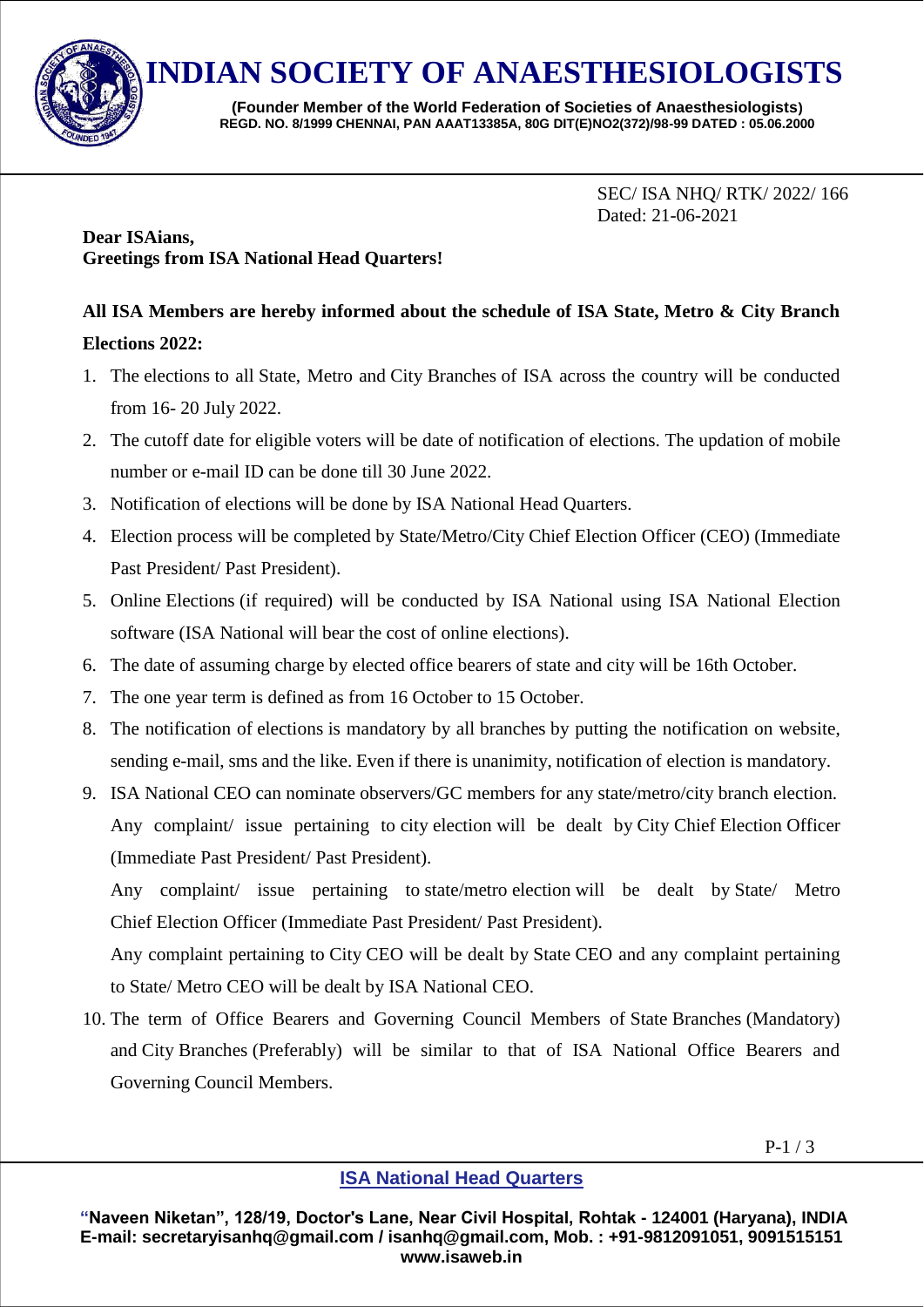

**INDIAN SOCIETY OF ANAESTHESIOLOGISTS**

**(Founder Member of the World Federation of Societies of Anaesthesiologists) REGD. NO. 8/1999 CHENNAI, PAN AAAT13385A, 80G DIT(E)NO2(372)/98-99 DATED : 05.06.2000**

#### **11. The Calendar of ISA State/ Metro/City Election 2022 is as under:**

- 1. Issuing of Notification **21 June 2022**
- 2. Last Date to Receive Nominations **30 June 2022**
- 3. List of Valid Nominations received published on [www.isaweb.in,](http://www.isaweb.in/) City/State branch office & website on **2 July 2022**
- 4. Last Date of Withdrawal of Nomination **7 July 2022**
- 5. Final list of Eligible candidates will be published on [www.isaweb.in,](http://www.isaweb.in/) City/State branch office & website on **8 July 2022**
- 6. Online voting, if required, will be open for five days, from **16 July (08:00 AM) to 20 July 2022 (05:00 PM).**
- 7. The final details of votes polled will be published and the result will be declared **immediately after voting is closed on 20 July 2022.**
- 8. Last date for Registering (Life Membership) for Online Voting is **20 June 2022.**
- 9. The final voter lists (online only) will be published in the ISA Website [\(www.isaweb.in\)](http://www.isaweb.in/) on **30 June 2022.**
- 10. *Nominations can be sent by E-Mail /Registered Post with ACK due / Speed Post / Courier / By hand*

## **Election Observers from The ISA National Governing Council for different states are as under:**

- Andhra Pradesh: Dr M.V. Bhimeshwar
- Telangana Dr Chintala Kishan
- Kerala & Karnataka- Dr J Balavenkata Subramanian
- Tamil Nadu & Puducherry- Dr S.C. Ganesh Prabhu
- Maharashtra and Goa- Dr Ashok Deshpande
- Rajasthan & Gujarat- Dr Anjali Bhure
- Haryana Punjab & Chandigarh Dr Sunil Sethi
- Delhi, Himachal Pradesh, Jammu & Kashmir Dr Rajiv Gupta
- Uttar Pradesh- Dr Virendra Sharma

 $P-2/3$ 

### **ISA National Head Quarters**

**"Naveen Niketan", 128/19, Doctor's Lane, Near Civil Hospital, Rohtak - 124001 (Haryana), INDIA E-mail: secretaryisanhq@gmail.com / isanhq@gmail.com, Mob. : +91-9812091051, 9091515151 www.isaweb.in**